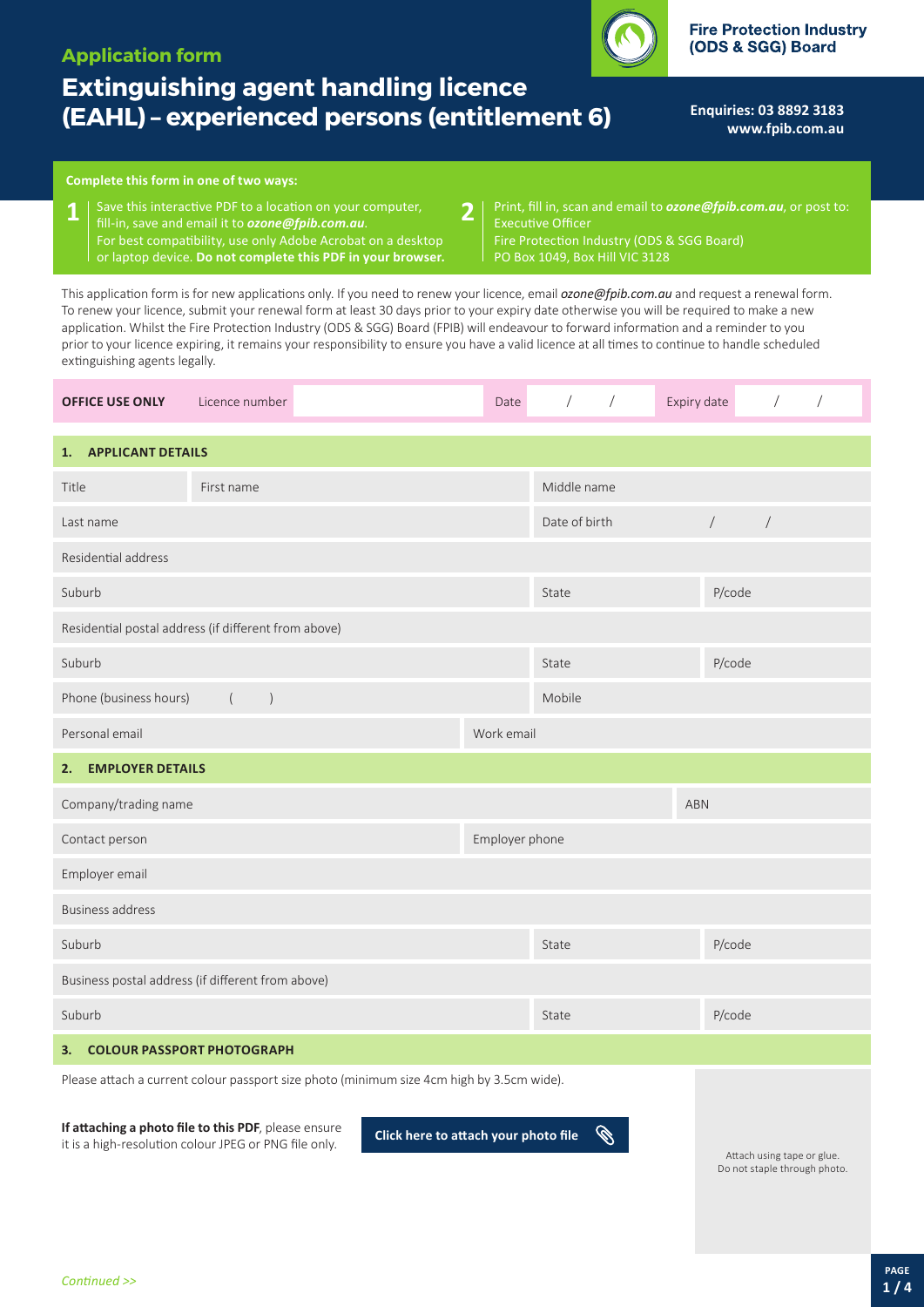| <b>SUITABILITY QUESTIONNAIRE</b><br>4.<br>Under Regulation 102 of the Ozone Protection and Synthetic Greenhouse Gas Management Regulations 1995 (the Regulations), the Fire<br>Protection Industry (ODS & SGG) Board must consider whether you are a fit and proper person to hold a licence. |  |  |  |  |  |
|-----------------------------------------------------------------------------------------------------------------------------------------------------------------------------------------------------------------------------------------------------------------------------------------------|--|--|--|--|--|
| If you are an <b>INDIVIDUAL</b> , please declare (by ticking) whether you:                                                                                                                                                                                                                    |  |  |  |  |  |
| have, in the last ten years immediately prior to you making this application:                                                                                                                                                                                                                 |  |  |  |  |  |
| 1. had a civil penalty order made against you for contravention of a civil penalty provision                                                                                                                                                                                                  |  |  |  |  |  |
| 2. been convicted of an offence*, or an order under section 19B of the Crimes Act 1914 has been made, for contravention of the:                                                                                                                                                               |  |  |  |  |  |
| 1. Ozone Protection and Synthetic Greenhouse Gas Management Act 1989 (the Act); or                                                                                                                                                                                                            |  |  |  |  |  |
| 2. Ozone Protection and Synthetic Greenhouse Gas Management Regulations 1995 (the Regulations)                                                                                                                                                                                                |  |  |  |  |  |
| 3. had any conviction for an offence*, or an order under section 19B of the Crimes Act 1914 has been made, against a law of the<br>Commonwealth, of a State or of a Territory that is punishable by imprisonment for a period of six months or longer                                         |  |  |  |  |  |
| are currently bankrupt, have applied to take the benefit of any law for the relief of bankrupt or insolvent debtors, or have compounded with<br>creditors or have made an assignment of remuneration for their benefit                                                                        |  |  |  |  |  |
| have made any statement in an application under the Act or Regulations that was false or misleading in a material particular; and if so, knew<br>that the statement was false or misleading                                                                                                   |  |  |  |  |  |
| have contravened a condition of a fire protection industry permit                                                                                                                                                                                                                             |  |  |  |  |  |
| have held a fire protection industry permit that was suspended or cancelled                                                                                                                                                                                                                   |  |  |  |  |  |
| * Subject to the Spent Convictions Scheme                                                                                                                                                                                                                                                     |  |  |  |  |  |
| If you have declared (ticked) any of the above, please give details in a separate attachment, or<br>Click here to attach your files                                                                                                                                                           |  |  |  |  |  |
| Declarations will not necessarily prevent you from receiving a licence.                                                                                                                                                                                                                       |  |  |  |  |  |
| I have read the suitability questionnaire<br><b>No</b><br>Yes                                                                                                                                                                                                                                 |  |  |  |  |  |
| <b>PERMIT DURATION</b><br>5.                                                                                                                                                                                                                                                                  |  |  |  |  |  |
| From 1 January 2019, a three (3) year permit has been the default duration. For further information please contact the FPIB                                                                                                                                                                   |  |  |  |  |  |
| PAYMENT DETAILS - For fee information, visit www.fpib.com.au. Do not send cash.<br>6.                                                                                                                                                                                                         |  |  |  |  |  |
| EFT PAYMENT - Fire Protection Industry (ODS & SGG) Board - BSB 033 083 - Account 33-2940<br>Note: Please advise of payment time, date and amount to ozone@fpib.com.au, and include your name as the reference.                                                                                |  |  |  |  |  |
| CHEQUE - Payable to Fire Protection Industry (ODS & SGG) Board                                                                                                                                                                                                                                |  |  |  |  |  |
| <b>AMEX</b><br><b>MASTERCARD</b><br><b>VISA</b>                                                                                                                                                                                                                                               |  |  |  |  |  |
| Amount \$<br><b>CCV</b><br>Card no.<br>Expiry                                                                                                                                                                                                                                                 |  |  |  |  |  |
| By PDF: add your<br>Acrobat signature or<br>Signature<br>Name on card<br>type your full name.                                                                                                                                                                                                 |  |  |  |  |  |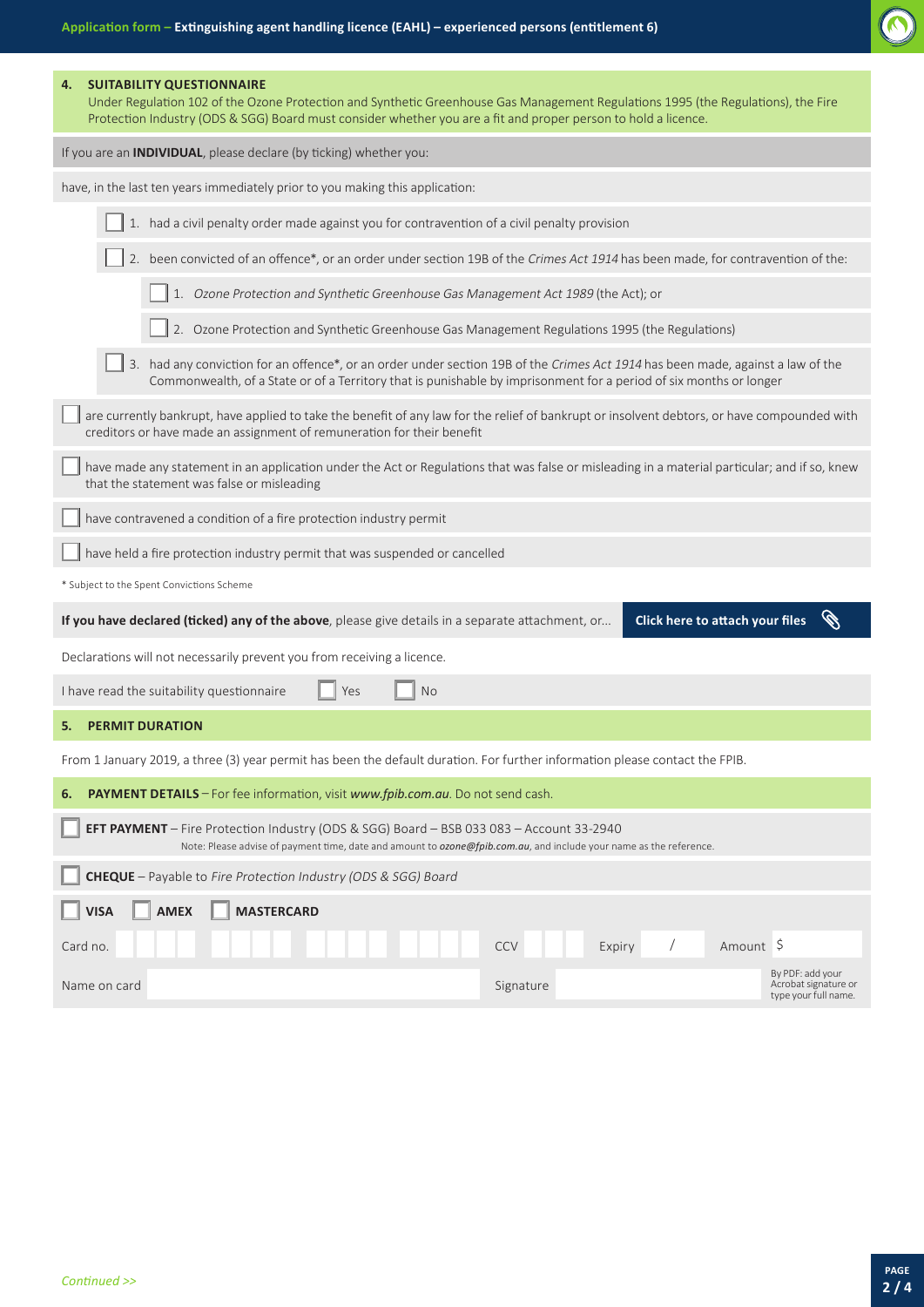

#### **7. APPLICANT'S DECLARATION**

- I understand that the information and documents provided in this application will be used to assess my suitability to hold an extinguishing agent handling licence in Australia;
- I understand and consent to my personal information, provided in this application, being disclosed to third parties in circumstances including the following:
- to a State, Territory or Commonwealth government agency for the purposes of determining my suitability to hold a licence;
- to any other third party identified in this application, for the purpose of verifying data or statements attributed to that third party in this application;
- to a Commonwealth government agency for the purpose of investigating or taking action in relation to a suspected breach of the law.
- I understand and consent to my personal information being used by the Commonwealth for the purpose of contacting me in relation to matters relevant to the fire protection industry, including new or proposed laws, which could directly or indirectly affect licence holders; and
- I declare that all the information and all documentation supporting this application is true and correct in every particular and that all relevant documents supporting this application are attached.

| Signature of applicant | Signing by PDF: add your<br>Acrobat signature or<br>just type your full name. | Date |  |
|------------------------|-------------------------------------------------------------------------------|------|--|
|                        |                                                                               |      |  |

#### **8. DESCRIPTION OF EXPERIENCE**

In accordance with the Ozone Protection and Synthetic Greenhouse Gas Management Act 1989 and its regulations, a person applying for an EAHL – experienced persons (entitlement 6) must show that they are suitably experienced. Information must show the Fire Protection Industry (ODS & SGG) Board that the applicant is highly experienced in carrying out the type of work permitted by the licence.

A statement that a person is working for a company involved in the fire protection industry is not sufficient. Applicants must detail the actual work they do and have done. It is unlikely to be regarded as sufficient experience to hold an EAHL – experienced persons (entitlement 6) if you have less than two years of direct relevant experience.

For an individual to be approved for an EAHL – experienced persons category 6, they will need to demonstrate to the FPIB that they hold either a current electrician's licence or a current cabler's registration; and also provide the following information:

- the types of systems and extinguishing agents worked on
- the length of time the applicant has worked with each extinguishing agent and fire system
- the role(s) the applicant has had and a clear description of what work they actually did
- details of any relevant competency assessments (including in-house training)

• **include with your application, a scanned copy of your current electrical and/or cabling card.** 

**Insufficient information will likely lead to a delay in assessing an application and may lead to its rejection.**

# **EAHL EXPERIENCE PERSONS (ENTITLEMENT 6) – CONTROL SYSTEMS INSTALLATION, COMMISSIONING AND DECOMMISSIONING**

**ENTITLEMENT OF LICENSEE:** To install, commission and decommission a fire detection and alarm system, including any remote operation panel and actuation and control system that interfaces with or forms part of a gaseous fire extinguishing system.

**DIRECTLY RELEVANT EXPERIENCE:** Include information on the type of control systems you have installed, commissioned and decommissioned and describe your role in undertaking this work.

| Years of<br>experience | Employer |  |
|------------------------|----------|--|
| Relevent<br>experience |          |  |
| Years of<br>experience | Employer |  |
| Relevent<br>experience |          |  |
| Years of<br>experience | Employer |  |
| Relevent<br>experience |          |  |

Add/attach more pages if required

Details of your electrical or cabling qualification

**Please include with your application a scanned copy of your electrical and/or cabling qualification**  $\rightarrow$  **Click here to attach files**